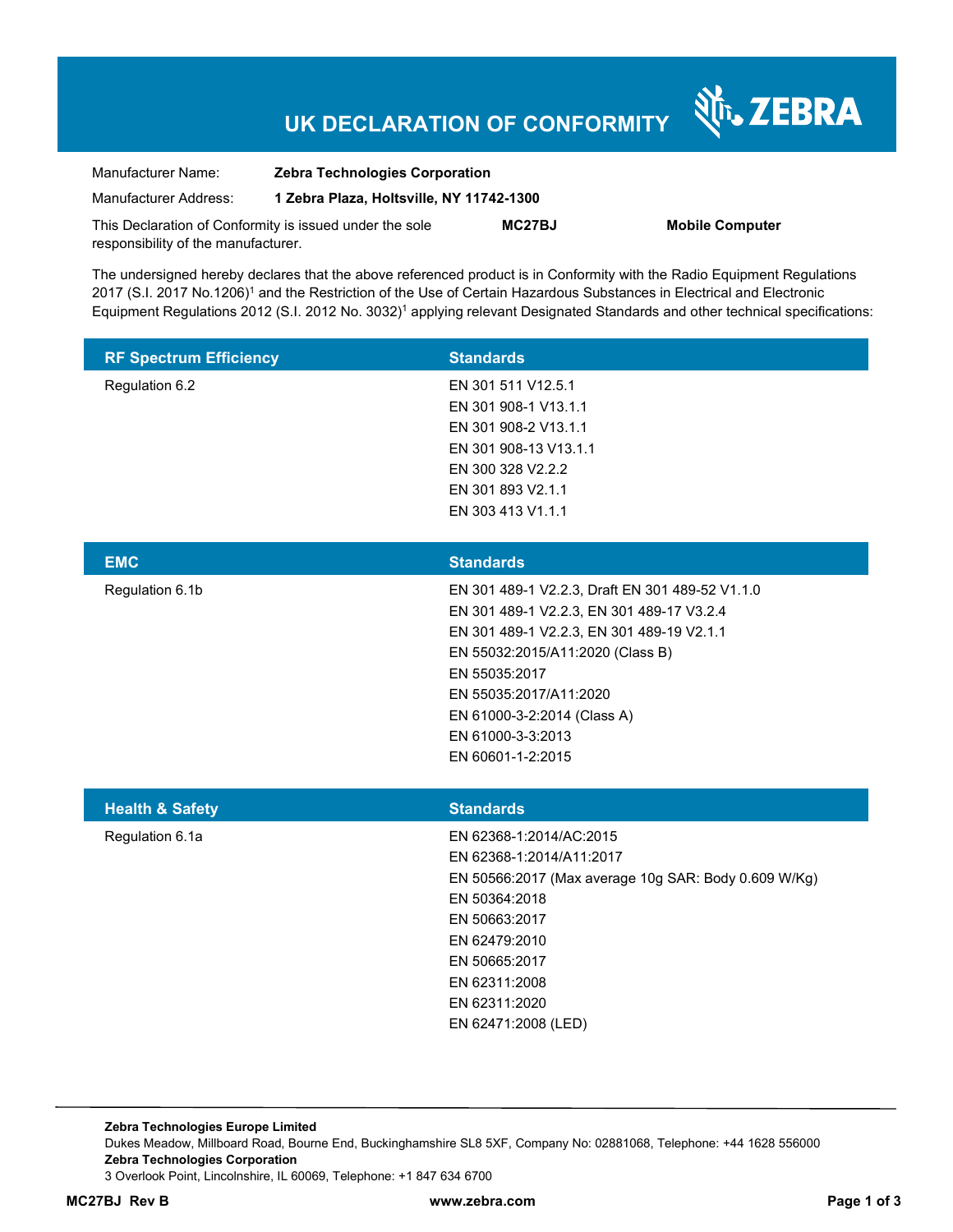### **UK DECLARATION OF CONFORMITY**



#### **Environmental Standards**

Restriction of the Use of Certain Hazardous Substances in Electrical and Electronic Equipment Regulations

EN 50581:2012 EN IEC 63000:2018

With regard to the Radio Equipment Regulations 2017 (S.I. 2017 No.1206)<sup>1</sup>, the conformity assessment procedure referred to in regulation 41(4)(a) and detailed in Schedule 2 has been followed.

 $^{\rm 1}$  As amended by applicable EU withdrawal legislation implemented at the time of issuing this declaration

#### **Signed on behalf of Zebra Technologies Corporation**

*(Signature of authorized person)* Marco Belli Rev: B and Rev: B and Rev: B and Rev: B and Rev: B and Rev: B and Rev: B and Rev: B and Rev: B and Rev: B Sr. Manager, Regulatory **Date: 1 December 2021** Control of the United States of the Date: 1 December 2021 Place: Bourne End, UK